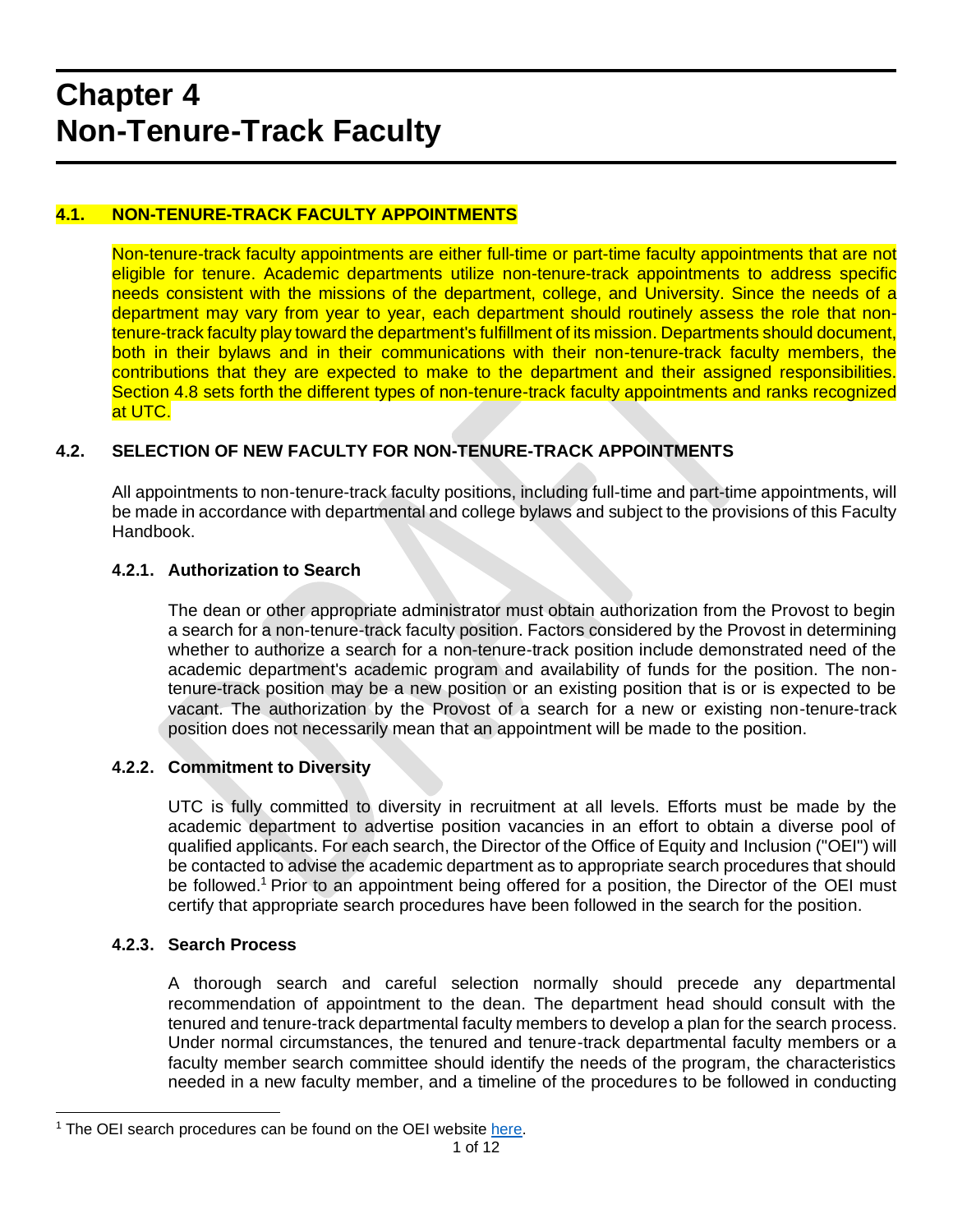the search and screening candidates. The department head and the tenured and tenure-track departmental faculty members should approve the plan. The tenured and tenure-track departmental faculty members should have the opportunity to help determine the kind of person needed, the search procedure to be followed, the basic pool of candidates, and the persons to be selected for interview, and to provide an assessment of candidates interviewed. At each of these stages, final responsibility for the departmental recommendation rests with the department head.

## **4.2.4. Certification of English Language Competency**

No individual shall be appointed to a teaching position, unless the department head, in consultation with the departmental faculty members, certifies in writing to the Provost that the individual can communicate effectively with students in the English language. Individuals who teach courses that are conducted primarily in a foreign language are exempt.<sup>2</sup> The certification form is available on the UTC Academic Affairs website here.

## **4.2.5. Recommendation to Appoint**

A departmental recommendation of appointment for a non-tenure-track position shall be made by the department head to the dean. If the dean agrees with the departmental recommendation, the department head and dean shall forward the recommendation to the Provost. Each recommendation should be accompanied by a full set of the candidate's credentials and any required forms or certifications. Following a departmental decision to recommend an appointment of a candidate to a position, there may be informal discussions concerning rank, salary and other terms of employment between the department head or dean and the candidate. Such discussions serve merely to shape and influence the recommendations of the department head or dean and do not constitute a binding commitment by UTC.

## **4.2.6. Letter of Appointment**

Official notification of appointment is made by letter from the Provost. The letter of appointment must specify:

- **1.** the rank at which the faculty member is being appointed;
- **2.** the faculty member's initial salary and related financial conditions;
- **3.** the faculty member's general duties and expectations; and
- **4.** the duration of the appointment.

Only the letter of appointment from the Provost to the candidate regarding the terms and conditions of the appointment is binding on UTC. Any other representations concerning the terms and conditions of the appointment, whether oral or written, are not authorized by UTC and not binding on UTC.

The faculty member's written acceptance of the letter of appointment, together with execution of normal university employment forms, completes the initial appointment.

# **4.3. GENERAL APPOINTMENT TERMS AND CONDITIONS**

The employment of non-tenure-track faculty is governed by the terms of the appointment letter, applicable provisions of the Faculty Handbook, college and departmental bylaws, and applicable provisions of University policies and procedures. Non-tenure-track faculty members enjoy the same academic freedom

<sup>2</sup> *See* [UT System Policy Concerning English Language Competency of UT Instructional Staff.](http://academicaffairs.tennessee.edu/wp-content/uploads/sites/9/2015/12/EnglishLangCompetency_1984.pdf)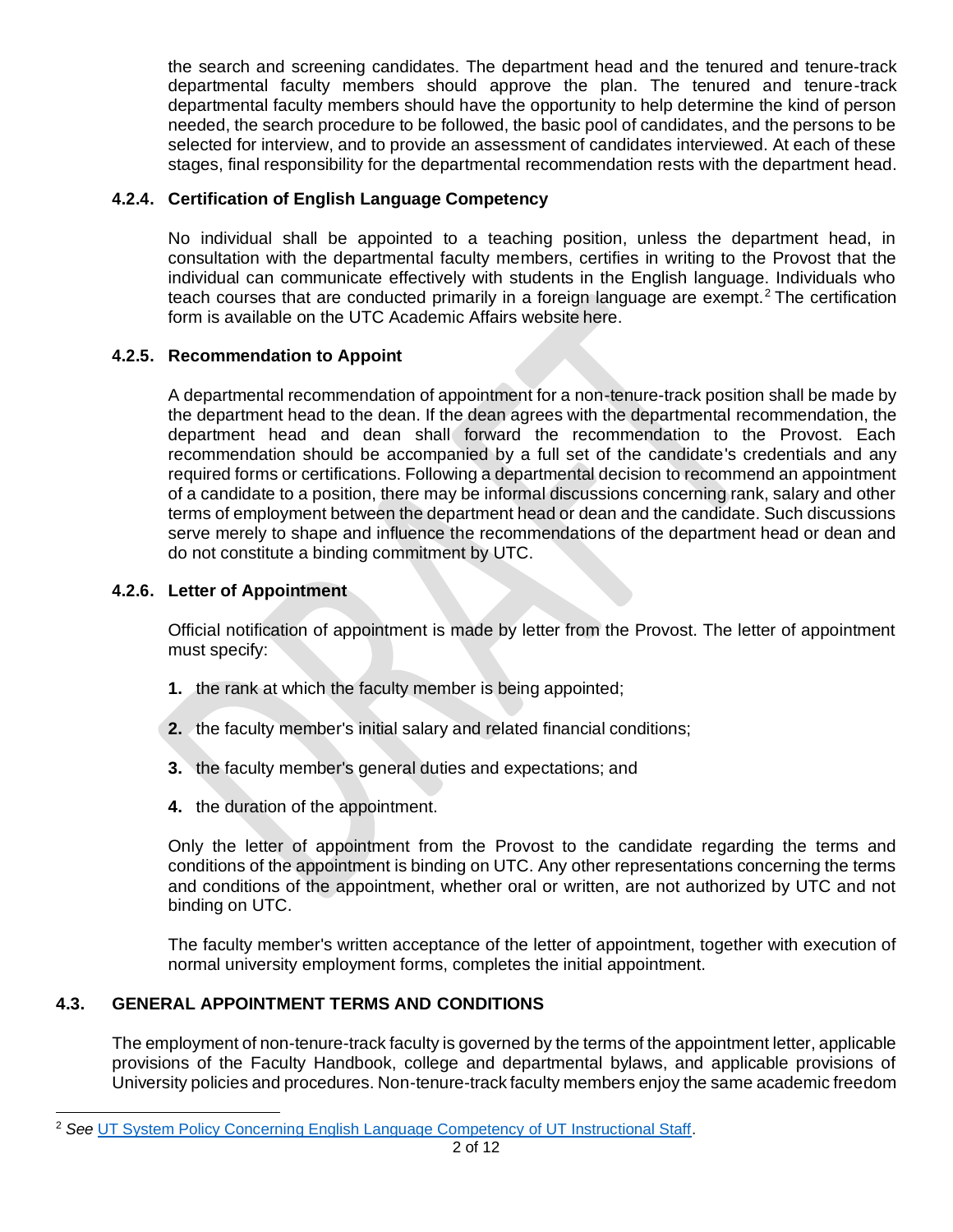as tenured and tenure-track faculty members.

Conditions necessary to perform assigned duties in a professional manner, including such things as appropriate office space, necessary supplies, support services, and equipment will be provided to nontenure-track faculty members. Departments should have consistent criteria for deciding teaching assignments. Departments should consider the views of non-tenure-track faculty in setting schedules and other issues that impact quality of teaching and working conditions. Opportunities for faculty development, including travel to scholarly meetings, should be provided whenever possible.

The assigned workload for full-time non-tenure-track faculty may consist of a combination of teaching or librarianship, advising, research/scholarship/creative activity, and institutional, professional and/or public service, depending on the needs of the department. The mix of responsibilities may vary by faculty member and the work assignment may be determined by the department head in consultation with each individual faculty member.

Non-tenure-track faculty members may participate in college and/or departmental activities as outlined in college and departmental bylaws. Depending on stipulations of departmental and college bylaws, nontenure-track faculty members may have the opportunity to participate in departmental, college, and/or university governance, including service on university-wide committees and in other assigned positions. Non-tenure-track faculty members may also serve on graduate committees if the dean, Graduate Council, and Dean of the Graduate School, in consultation with the department head, have evaluated and approved their academic credentials.The level of representation of non-tenure-track faculty on the Faculty Senate is determined by the Faculty Senate and set forth in the [Faculty Senate Bylaws.](http://www.utc.edu/faculty-senate/bylaws.php)

## **4.4. REAPPOINTMENT**

A non-tenure-track appointment (whatever its duration) may be renewed for a new term pursuant to the reappointment review process described in this section. A non-tenure-track faculty member's reappointment review is combined with his or her annual performance review in the year in which reappointment is under consideration.

The department head is responsible for the careful evaluation of the faculty member in determining whether to recommend reappointment for a new term. Clear documentation of responsibilities and assigned workload is critical to the evaluation of a faculty member for reappointment. Reappointment recommendations will include consideration of available funding and the faculty member's performance. A non-tenure-track appointment may be, by its nature, funding-limited; the compensation amounts for the position may be funded through a grant, contract, or restricted donation, and it may automatically expire when funding lapses.

The department head will make a recommendation regarding reappointment to the dean. The dean will consider the department head's recommendation and make a recommendation regarding reappointment to the Provost. The Provost will consider the recommendation of the dean and make a final decision regarding reappointment.

The Provost shall provide the faculty member notice of his or her decision in writing. If the Provost decides not to reappoint a non-tenure-track faculty member, the Provost, whenever feasible, should give the faculty member at least (a) one month's written notice of termination of the faculty member's employment or (b) salary equivalent to that which would be paid in the event of one month's notice of the termination of the faculty member's employment.

## **4.5. NON-TENURE-TRACK FACULTY EVALUATION**

All faculty holding non-tenure-track appointments will be evaluated annually as appropriate to the particular appointment. The department head will evaluate annually all non-tenure-track faculty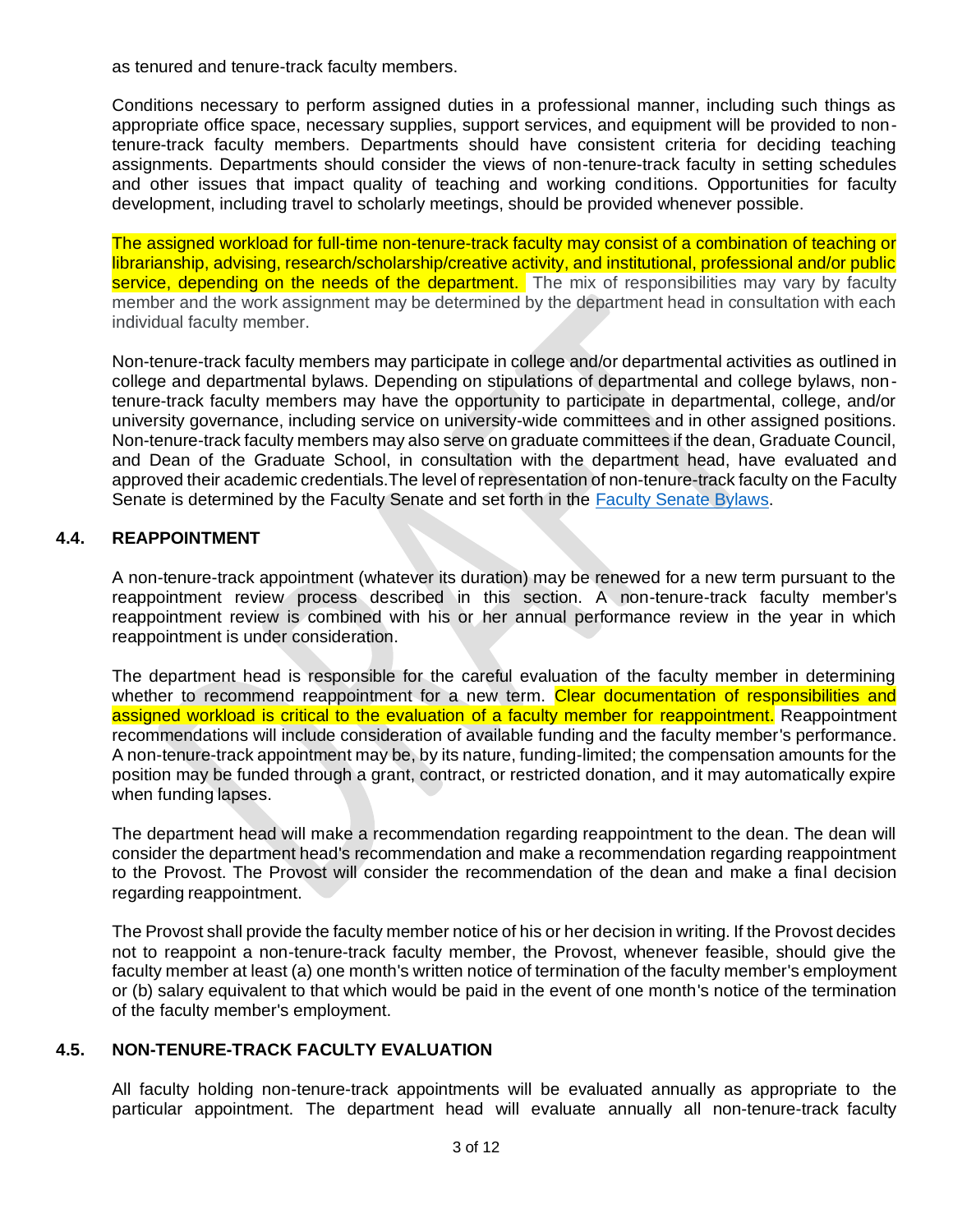members holding Teaching, $3$  Clinical, $4$  or Faculty of Practice<sup>5</sup> appointments within the department. A nontenure-track faculty member holding a Research<sup> $6$ </sup> appointment will be evaluated by the principal investigator(s) of the research grant or contract, or, if the principal investigator(s) are not able to perform the evaluation, by the department head. Each academic department will be responsible for establishing procedures in the departmental bylaws for the regular review of all non-tenure-track faculty members.

The scope of a non-tenure-track faculty member's evaluation will be determined by the assigned duties specified in the faculty member's appointment letter, and the standards for evaluation should be consistent with the relevant standards of performance for teaching, research, and service as defined at UTC. Clear documentation of the faculty member's responsibilities and assigned workload is critical to the proper evaluation of their performance. Reporting of evaluation results should be consistent within the academic department and the college and are subject to the approval of the dean. The records of non-tenure-track faculty member evaluations will be maintained within the academic department and the Faculty Records Office.

## **4.6. TERMINATION PRIOR TO EXPIRATION OF APPOINTMENT TERM**

A non-tenure-track faculty member may be terminated for Adequate Cause prior to the expiration of their appointment term. The definition of Adequate Cause for non-tenure-track faculty is defined in the same manner as it is for tenured faculty members in Section J.1.c. of UT Policy BT0006 and Section 3.10.10.3 of this Handbook. A recommendation to terminate a non-tenure-track faculty member for Adequate Cause may be initiated by the department head or dean. In the event that a department head recommends to the dean and Provost that a non-tenure-track faculty member be terminated for Adequate Cause, the department head and dean shall meet with the faculty member to present the reasons for the recommended termination and to permit the faculty member to respond. If, after this meeting, the dean concludes that Adequate Cause for the termination exists, a recommendation for termination shall be forwarded to the Provost. In the event the dean recommends to the Provost that a non-tenure-track faculty member be terminated for Adequate Cause in the absence of a recommendation from the department head, the dean shall meet with the faculty member to present the reasons for the recommended termination and to permit the faculty member to respond. If, after this meeting, the dean concludes that Adequate Cause for the termination exists, a recommendation for termination shall be forwarded to the Provost. If the Provost agrees with the termination recommendation, the Provost shall inform the faculty member of his or her termination in writing. The Provost shall also notify the faculty member in writing of his or her right to a post-termination hearing under the Tennessee Uniform Administrative Procedures Act (*see* Tenn. Code Ann. § 4-5- 301 *et seq.*).

Non-tenure-track faculty can also be terminated prior to the expiration of their appointment term in the event of Extraordinary Circumstances as defined in Section J.1.b. of UT Policy BT0006 and Section 3.10.10.2 of this Handbook.

# **4.7. GRIEVANCES AND APPEALS**

Non-tenure-track faculty members may exercise the grievance and appeal procedures outlined in Chapter 5 of this Handbook, except for those grievance and appeal procedures that are expressly applicable only to tenured and tenure-track faculty members.

<sup>3</sup> *See* [Section 4.7.1.](#page-4-0) below regarding non-tenure-track Teaching appointments.

<sup>4</sup> *See* [Section 4.7.3.](#page-6-0) below regarding non-tenure-track Clinical appointments.

<sup>5</sup> *See* [Section 4.7.4.](#page-7-0) below regarding non-tenure-track Faculty of Practice appointments.

<sup>&</sup>lt;sup>6</sup> See **[Section 4.7.2.](#page-5-0)** below regarding non-tenure-track Research appointments.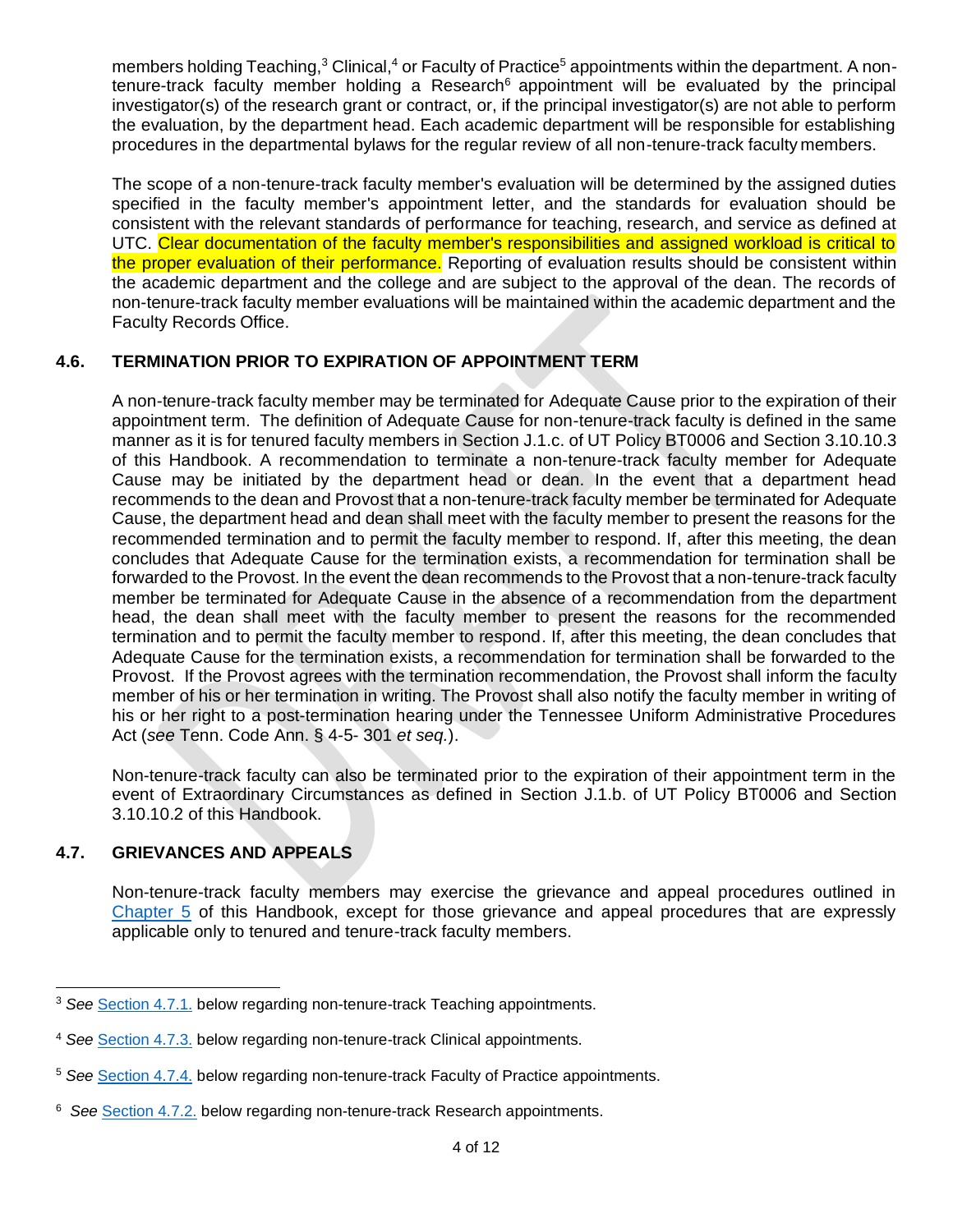## <span id="page-4-0"></span>**4.8. NON-TENURE-TRACK APPOINTMENTS**

#### **4.7.1. Teaching Appointments**

UTC may hire non-tenure-track Teaching faculty members for specific teaching assignments; engagement in disciplinary scholarship and/or public or disciplinary service may be added to the terms of employment as outlined by the hiring college or department.

UTC uses the following ranks or titles for Teaching appointments:

**Lecturer:** This rank is for those who hold the appropriate degree for their discipline (or its professional equivalent) and who are appointed for full or part-time teaching. Teaching appointments at this rank will be made for a definite term of one year or less.

Normally, those holding the rank of Lecturer will:

- 1. Have a minimum of a master's degree in the teaching discipline, or a master's degree in another discipline along with professional experience in teaching discipline;
- 2. Have demonstrated ability or potential as a teacher in the discipline;
- 3. Effectively participate in service activities aligned with the department's needs;
- 4. Have demonstrated capacity to relate appropriately to students and professional colleagues; and
- 5. Effectively engage in professional development and/or research activities in cases where college or departmental bylaws identify these activities as an obligation of the position.

**Associate Lecturer:** Faculty members who have held Teaching appointments at the rank of Lecturer for four (4) years will be considered for promotion to the rank of Associate Lecturer, although a record of superior performance may justify earlier consideration. Teaching appointments at this rank will be made for a definite term of up to three years.

Normally, those holding the rank of Associate Lecturer will:

- 1. Have a minimum of a master's degree in the teaching discipline, or a master's degree in another discipline along with professional experience in teaching discipline;
- 2. Have a record as an accomplished teacher in the discipline;
- 3. Have an established record of effective service activities aligned with the department's needs;
- 4. Have demonstrated the ability to relate appropriately to students and professional colleagues; and
- 5. Have a substantial record of professional development and/or research activities in cases where college or departmental bylaws identify these activities as an obligation of the position.

**Senior Lecturer:** Faculty members who have held Teaching appointments at the rank of Associate Lecturer for six (6) years will be considered for promotion to the rank of Senior Lecturer. However, a record of extraordinary performance at the Associate Lecturer level may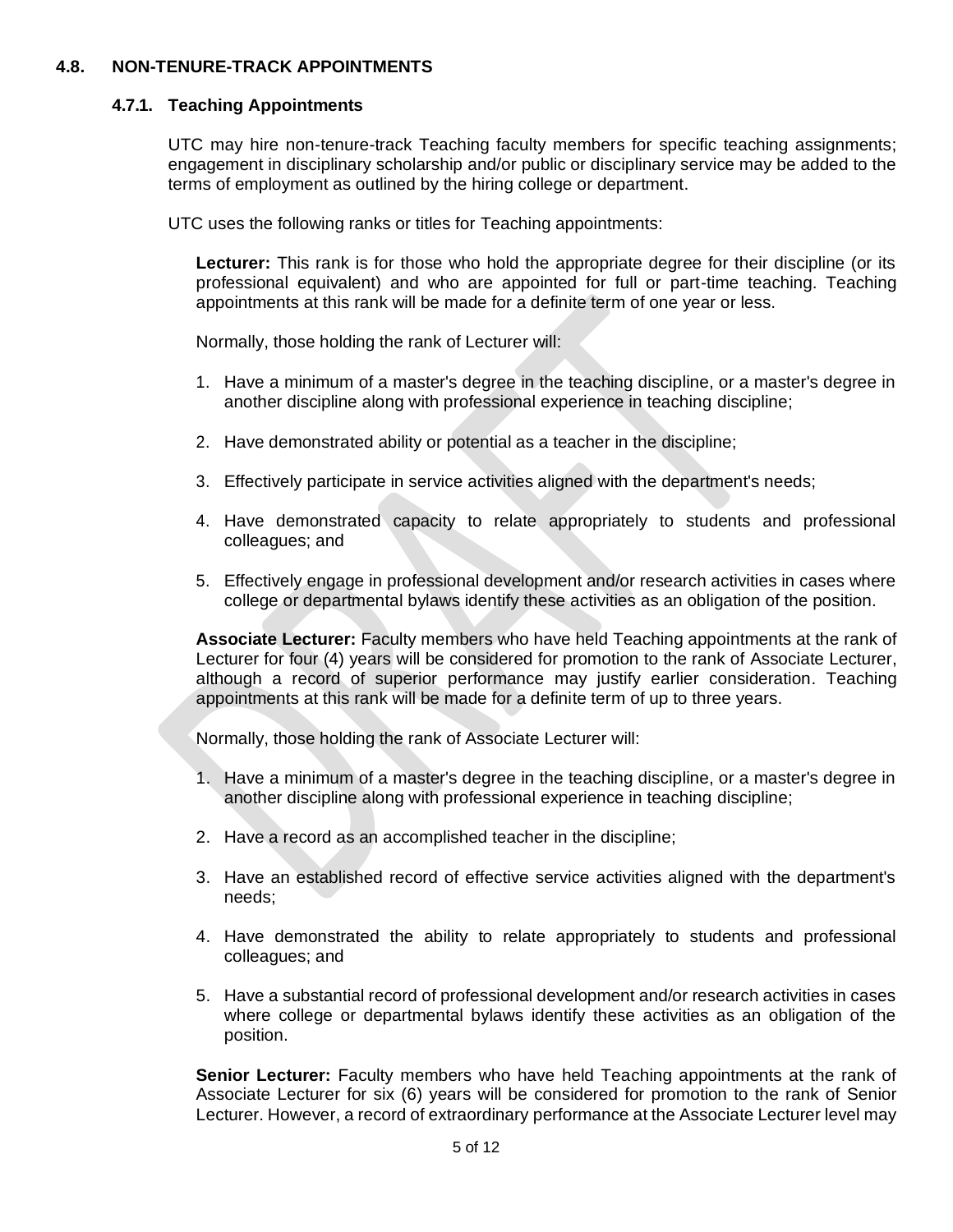justify earlier consideration. Additionally, those faculty holding Teaching appointments who were hired prior to the creation of the Associate Lecturer position in 2019 will be considered for promotion to Senior Lecturer after ten (10) years of service at any Teaching appointment rank(s). Teaching appointments at this rank will be made for a definite term of up to five years.

Normally, those holding the rank of Senior Lecturer will:

- 1. Have a minimum of a master's degree in the teaching discipline, or a master's degree in another discipline along with professional experience in teaching discipline;
- 2. Have a significant record as an accomplished teacher in the discipline;
- 3. Have an extended record of effective service activities aligned with the department's needs;
- 4. Have demonstrated a continuing ability to relate appropriately to students and professional colleagues; and
- 5. Have a substantial record of professional development and/or research activities in cases where college or departmental bylaws identify these activities as an obligation of the position.

**Distinguished Lecturer:** This rank is for those Senior Lecturers who hold a degree appropriate to their discipline (or its professional equivalent) and who have demonstrated excellence in teaching. Tenured faculty members within the academic department will evaluate and make recommendations for appointments to the rank of Distinguished Lecturer, in accordance with departmental and college bylaws. Ordinarily, this rank is reserved for senior scholars with established national reputations in their discipline. Teaching appointments at this rank will be made for a definite term of up to five years.

All Teaching appointments are renewable subject to availability of funds, satisfactory performance, and staffing needs.

Each academic department shall establish more specific criteria for the appointment/promotion to Teaching ranks within the department, subject to the approval of the dean and Provost. The departmental criteria shall be consistent with, but may be more restrictive than, the criteria outlined in this Faculty Handbook and any criteria established by the college within which the department resides and shall be published in the departmental bylaws. Departmental criteria for appointment/promotion to Teaching ranks shall not be required, however, if more specific criteria have been established by the applicable college, and the dean and Provost have approved application of the college criteria in lieu of departmental criteria. College criteria for appointment/promotion of faculty members to Teaching ranks within the college must be approved by the Provost and published in the college bylaws.

# <span id="page-5-0"></span>**4.7.2. Research Appointments**

UTC may hire non-tenure-track Research faculty members to conduct research and ordinarily does not expect them to engage in teaching or perform public or disciplinary service as a condition of their employment. UTC may hire Research faculty members at any time to meet research needs within the various academic programs. Expectations of teaching duties and service may be added to the terms of employment. Research appointments are supported on extramural funding provided by research grants and contracts; therefore, the appointment periods correspond to the available funding.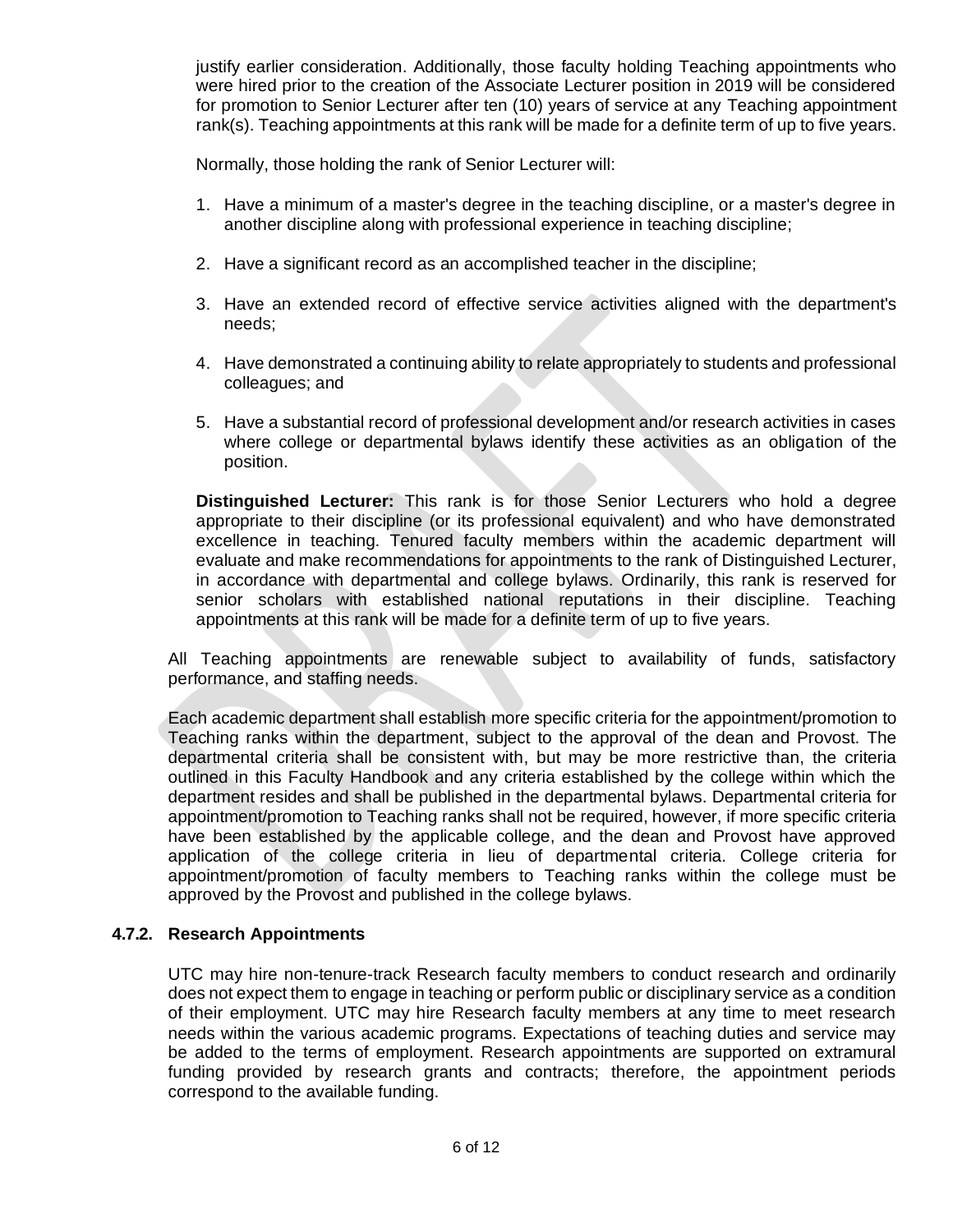UTC uses the following ranks or titles for Research appointments:

**Research Assistant Professor:** This rank is for those who have completed a doctoral degree or terminal degree appropriate to the discipline. Individuals holding such positions demonstrate an ability to initiate independent research and obtain external funding and have a demonstrated capacity to relate appropriately to students and professional colleagues.

**Research Associate Professor:** This rank is for those who have typically held the rank of Research Assistant Professor for four (4) years; have completed a doctoral degree or terminal degree appropriate to the discipline; have a good record of sustained scholarly activity and external financial support; and have demonstrated the ability to relate appropriately to students and professional colleagues. Research Associate Professors have research qualifications and accomplishments consistent with those for appointment at the rank of Associate Professor.<sup>8</sup>

**Research Professor:** This rank is for those who have typically held the rank of Research Associate Professor for six (6) years; have completed a doctoral degree or terminal degree appropriate to the discipline; have a significant record of sustained, externally funded, scholarly activity that has culminated in national and/or international recognition among their peers; and have demonstrated a continuing ability to relate appropriately to students and professional colleagues. Research Professors have demonstrated research qualifications and accomplishments consistent with those for appointment at the rank of Professor.<sup>9</sup>

All Research appointments typically will be made for a definite term of one year or less but may be made for a definite term longer than one year that corresponds to the available extramural funding for the research being conducted. Research appointments may be renewed subject to continued availability of funding, satisfactory performance, and staffing needs.

Each academic department shall establish more specific criteria for the appointment/promotion to Research ranks within the department, subject to the approval of the dean and Provost. The departmental criteria shall be consistent with, but may be more restrictive than, the criteria outlined in this Faculty Handbook and any criteria established by the college within which the department resides and shall be published in the departmental bylaws. Departmental criteria for appointment/promotion to Research ranks shall not be required, however, if more specific criteria have been established by the applicable college, and the dean and Provost have approved application of the college criteria in lieu of departmental criteria. College criteria for appointment/promotion of faculty members to Research ranks within the college must be approved by the Provost and published in the college bylaws.

# <span id="page-6-0"></span>**4.7.3. Clinical Appointments**

UTC may hire non-tenure-track Clinical faculty members to perform professional services and to provide instruction to students in a clinical setting. Faculty members holding Clinical appointments generally are not expected to conduct research or perform public or disciplinary service as a condition of their employment. However, expectations of scholarship and service may be added to the terms of employment.

UTC uses the following ranks or titles for Clinical appointments:

<sup>8</sup> *See* Section 3.2.1.2. of this Handbook regarding criteria for appointment to the rank of Associate Professor.

<sup>9</sup> *See* Section 3.2.1.3. of this Handbook regarding criteria for appointment to the rank of Professor.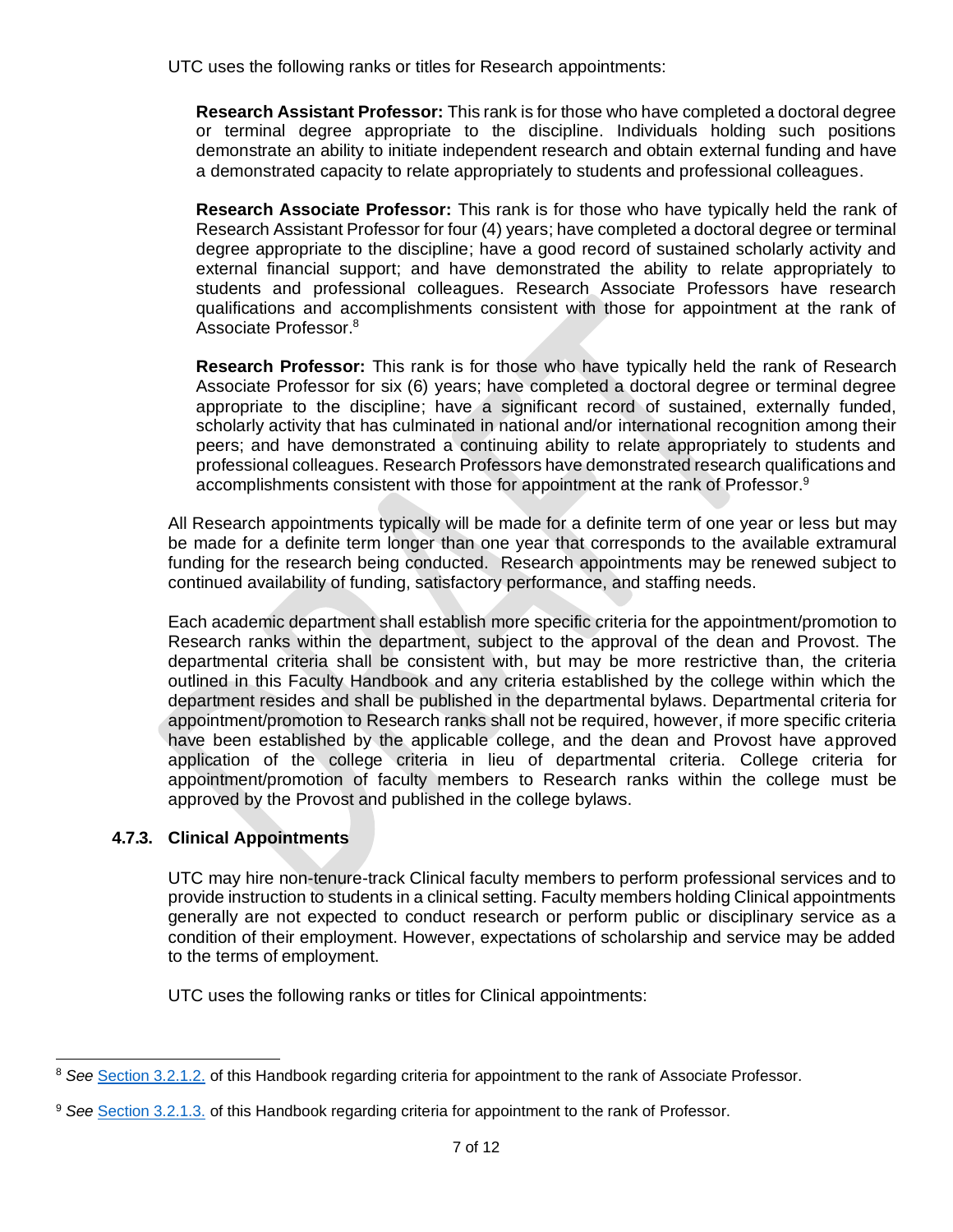**Clinical Assistant Professor:**<sup>10</sup> This rank is for those who have completed a doctoral degree or terminal degree appropriate to the discipline and are licensed or certified to practice the profession. Individuals holding such positions demonstrate an ability to teach students in a clinical setting and have a demonstrated capacity to relate appropriately to students and professional colleagues. Clinical appointments at this rank will be made for a definite term of up to three years and may be renewed subject to continued availability of funding, satisfactory performance, and staffing needs.

**Clinical Associate Professor:** This rank is for those who have typically held the rank of Clinical Assistant Professor for four (4) years; have completed a doctoral degree or a terminal degree appropriate to the discipline; are licensed or certified to practice the profession; and have demonstrated the ability to relate appropriately to students and professional colleagues. Individuals holding such positions have demonstrated clinical and teaching abilities consistent with those for appointment at the rank of Associate Professor.<sup>11</sup> Clinical appointments at this rank will be made for a definite term of up to three years and may be renewed subject to continued availability of funding, satisfactory performance, and staffing needs.

**Clinical Professor:** This rank is for those who have typically held the rank of Clinical Associate Professor for six (6) years; have completed a doctoral degree or a terminal degree appropriate to the discipline; are licensed or certified to practice the profession; and have demonstrated a continuing ability to relate appropriately to students and professional colleagues. Individuals holding such positions have demonstrated clinical and teaching qualifications and accomplishments consistent with those for appointment at the rank of Professor.<sup>12</sup> Clinical appointments at this rank will be made for a definite term of up to five years and may be renewed subject to continued availability of funding, satisfactory performance, and staffing needs.

Each academic department shall establish more specific criteria for the appointment/promotion to Clinical ranks within the department, subject to the approval of the dean and Provost. The departmental criteria shall be consistent with, but may be more restrictive than, the criteria outlined in this Faculty Handbook and any criteria established by the college within which the department resides and shall be published in the departmental bylaws. Departmental criteria for appointment/promotion to Clinical ranks shall not be required, however, if more specific criteria have been established by the applicable college, and the dean and Provost have approved application of the college criteria in lieu of departmental criteria. College criteria for appointment/promotion of faculty members to Clinical ranks within the college must be approved by the Provost and published in the college bylaws.

## <span id="page-7-0"></span>**4.7.4. Faculty of Practice Appointments**

UTC may hire non-tenure-track Faculty of Practice faculty members to meet instructional and research needs, with the specific intent of bringing practicing professionals into the classroom and research laboratories.

UTC uses the following ranks or titles for Faculty of Practice appointments:

<sup>&</sup>lt;sup>10</sup> Effective August 1, 2018, all non-tenure-track faculty appointments at the rank of Clinical Instructor will be converted to appointments at the rank of Clinical Assistant Professor.

<sup>11</sup> *See* Section 3.2.1.2. of this Handbook regarding criteria for appointment to the rank of Associate Professor.

<sup>12</sup> *See* Section 3.2.1.3. of this Handbook regarding criteria for appointment to the rank of Professor.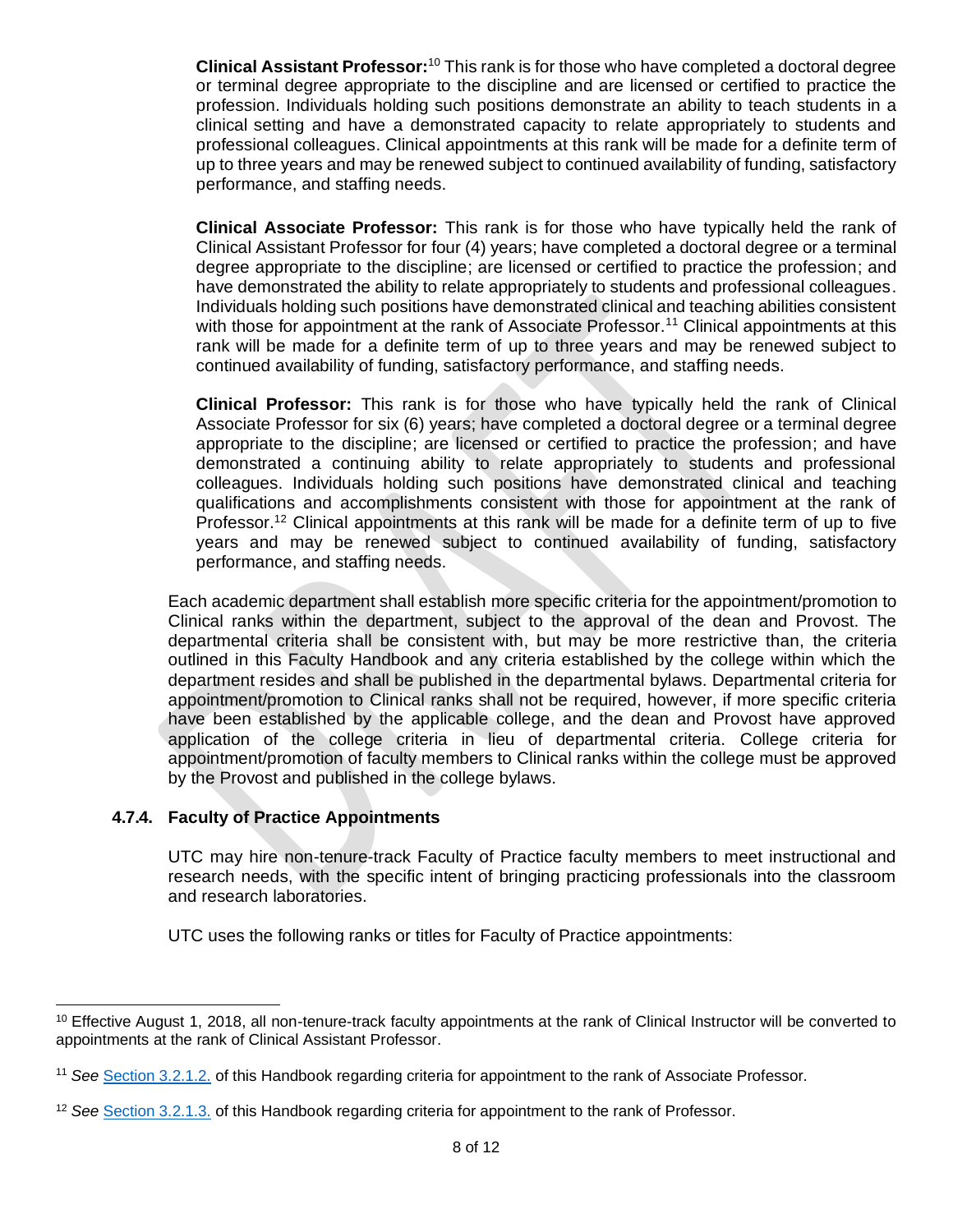Assistant Professor of Practice:<sup>13</sup> This rank is for those who have completed a doctoral degree or terminal degree appropriate to the field, are licensed or certified to practice the profession where appropriate, or have substantial professional experience. Individuals holding such positions demonstrate an ability to teach and/or conduct research based on their experience and practice in the profession and have a demonstrated capacity to relate appropriately to students and professional colleagues. Faculty of Practice appointments at this rank will be made for a definite term of up to three years and may be renewed subject to continued availability of funding, satisfactory performance, and staffing needs.

**Associate Professor of Practice:** This rank is for those who have typically held the rank of Assistant Professor of Practice for four (4) years; have completed a doctoral degree or a terminal degree appropriate to the field, are licensed or certified to practice the profession where appropriate, or have substantial professional experience; and have demonstrated the ability to relate appropriately to students and professional colleagues. Individuals holding such positions have demonstrated practice in the profession and teaching and/or research abilities consistent with those for appointment at the rank of Associate Professor.<sup>14</sup> Faculty of Practice appointments at this rank will be made for a definite term of up to three years and may be renewed subject to continued availability of funding, satisfactory performance, and staffing needs.

**Professor of Practice:** This rank is for those who have typically held the rank of Associate Professor of Practice for six (6) years; have completed a doctoral degree or a terminal degree appropriate to the field, are licensed or certified to practice the profession where appropriate, or have substantial professional experience; and have demonstrated a continuing ability to relate appropriately to students and professional colleagues. Individuals holding such positions have demonstrated practice in the professional and teaching or research accomplishments consistent with those for appointment at the rank of Professor.<sup>15</sup> Faculty of Practice appointments at this rank will be made for a definite term of up to five years and may be renewed subject to continued availability of funding, satisfactory performance, and staffing needs.

Each academic department shall establish more specific criteria for the appointment/promotion to Faculty of Practice ranks within the department, subject to the approval of the dean and Provost. The departmental criteria shall be consistent with, but may be more restrictive than, the criteria outlined in this Faculty Handbook and any criteria established by the college within which the department resides and shall be published in the departmental bylaws. Departmental criteria for appointment/promotion to Faculty of Practice ranks shall not be required, however, if more specific criteria have been established by the applicable college, and the dean and Provost have approved application of the college criteria in lieu of departmental criteria. College criteria for appointment/promotion of faculty members to Faculty of Practice ranks within the college must be approved by the Provost and published in the college bylaws.

## **4.7.5. Adjunct Faculty Appointments**

Individuals who provide compensated or uncompensated service to the instructional and/or research programs of UTC on a semester-by-semester basis will receive Adjunct Faculty appointments. Normally the dean, as a designee of the Provost and in consultation with the department head, will issue letters of appointment to Adjunct Faculty members listing their specific

<sup>&</sup>lt;sup>13</sup> Effective August 1, 2018, all non-tenure-track faculty appointments at the rank of Instructor of Practice will be converted to appointments at the rank of Assistant Professor of Practice.

<sup>14</sup> *See* Section 3.2.1.2. of this Handbook regarding criteria for appointment to the rank of Associate Professor.

<sup>15</sup> *See* Section 3.2.1.3. of this Handbook regarding criteria for appointment to the rank of Professor.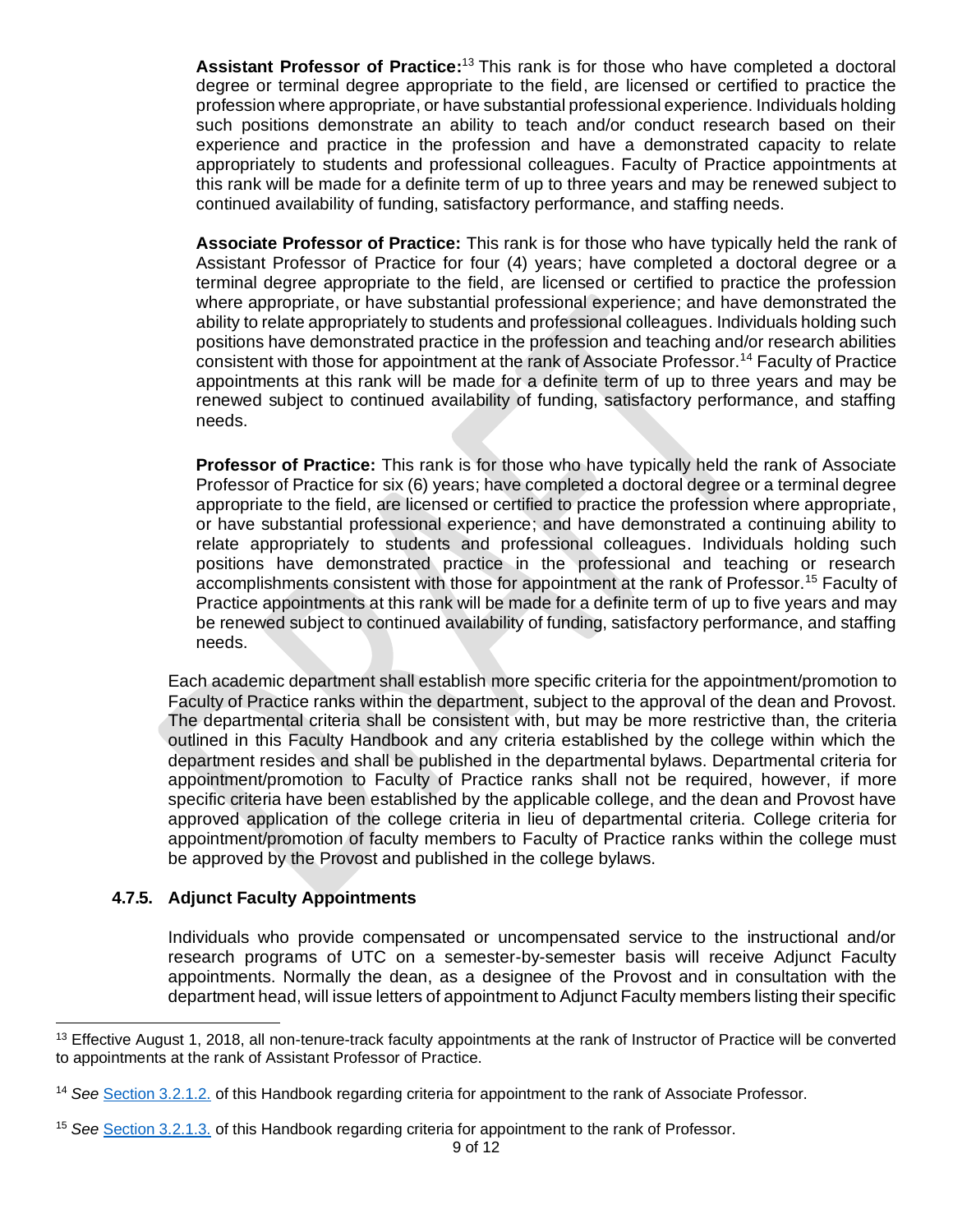duties and compensation. In coordination with the Provost, each dean will be responsible for developing protocols appropriate to the college in order to insure consistency in Adjunct Faculty appointments.

Exempt employees of UTC may receive an Adjunct Faculty appointment in an academic department other than the employee's primary appointment. Such arrangements must be approved by the employee's supervisor and must not conflict with the execution of his or her primary duties.

All Adjunct Faculty members who teach must hold the appropriate degree required for teaching within the academic discipline. Adjunct Faculty members may supervise clinical experiences or assume other responsibilities within the guidelines set forth in university, college, and departmental policies. Individuals with Adjunct Faculty appointments are not eligible for tenure.

## **4.7.6. Visiting Faculty Appointments**

Academic programs may invite Visiting Faculty members to teach, participate in scholarly work, or both within the program. The Visiting Faculty member shall have the professional credentials and level of education required of faculty members in the academic program.

Visiting Faculty members do not participate in the governance of the academic department. A Visiting Faculty appointment is typically for an academic year but may be extended upon recommendation of the department head and dean. One-year Visiting Faculty members are not subject to annual performance reviews. The Provost will issue letters of appointment to Visiting Faculty members. Individuals with Visiting Faculty appointments are not eligible for tenure.

## **4.7.7. Distinguished Scientist Appointments**

Distinguished Scientist appointments may be awarded to individuals who contribute significantly to nationally and internationally recognized research (e.g., scientists employed at Oak Ridge National Laboratory). The salary of an individual appointed as such is paid by the individual's primary employer, not UTC. A Distinguished Scientist appointment is typically for one year but may be extended by the Provost upon recommendation of the department head and dean. Oneyear Distinguished Scientist faculty members are not subject to annual performance reviews. The Provost will issue letters of appointment to Distinguished Scientist faculty members. Individuals with Distinguished Scientist appointments are not eligible for tenure.

## **4.7.8. Intercampus Academic Appointments**

Intercampus Academic appointments are sometimes authorized when it appears that a faculty member at one campus has expertise that qualifies him/her for participation in the work of an academic department on another campus, and when the academic department has need for his/her services. The definition and extent of such intercampus participation is determined by mutual agreement between the faculty member and the respective department heads, deans and Provosts involved. In these cases, the following guidelines are observed:

- **1.** The appointment is normally without salary or tenure in the cooperating academic department awarding the intercampus appointment; tenure (if any) and salary continue to be linked with the faculty member's home academic department (i.e., the department from which the visiting faculty member is coming).
- **2.** The department head of the home academic department recommends the intercampus appointment to the department head of the cooperating academic department following information discussion or negotiation.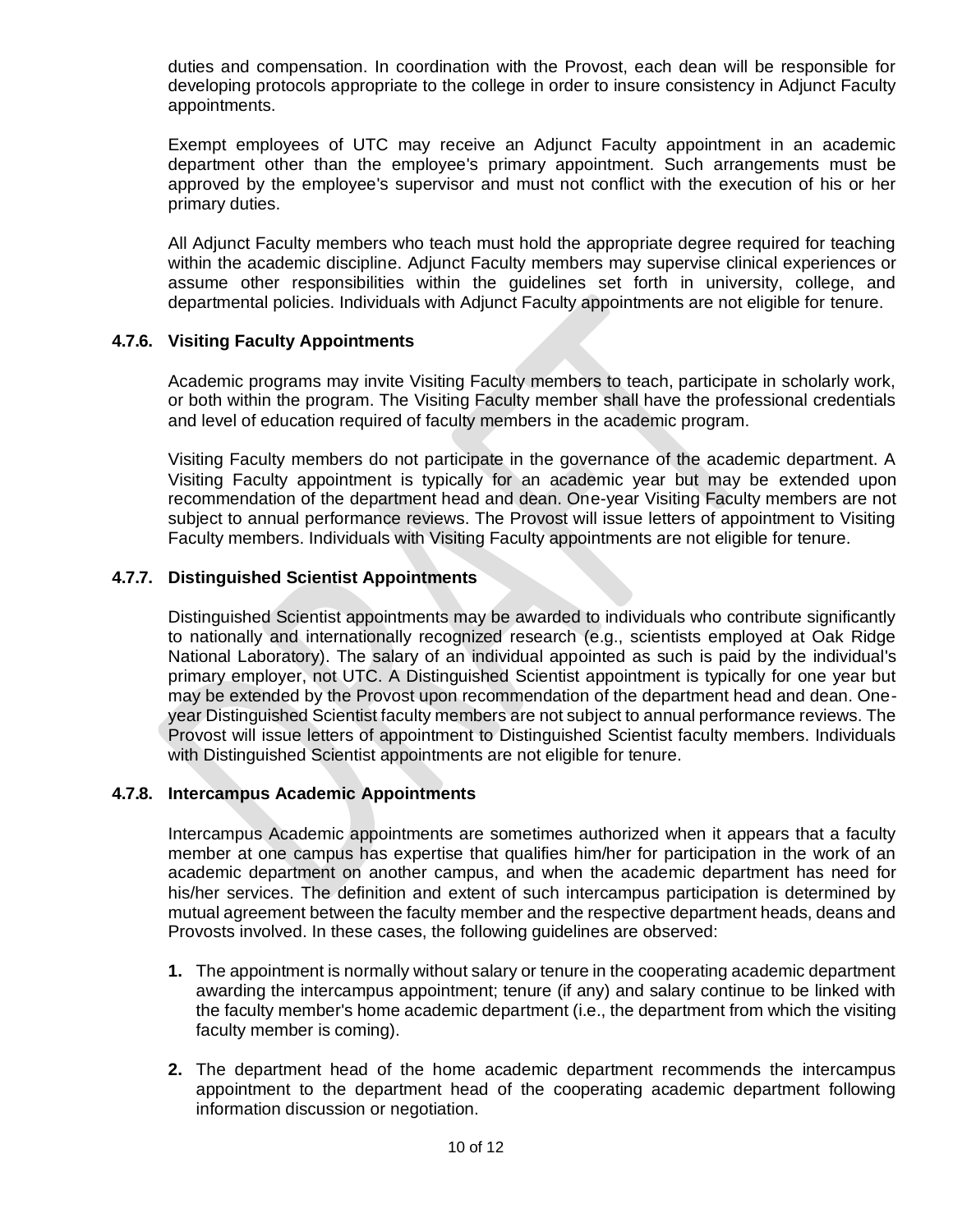- **3.** The appointment is made by the cooperating academic department subject to the approval of the dean, Provost, and Chancellor.
- **4.** The title of the faculty member in the cooperating academic department is determined by mutual agreement between the department head and the faculty member, subject to the approval of the dean and Provost.

## **4.9. PROMOTION**

#### **4.8.1. Guidelines for Promotion**

Promotion is a recognition of promise and a sign of confidence that a faculty member is capable of greater accomplishments and of assuming greater responsibilities within UTC. The policy of UTC is to make promotion decisions objectively, equitably, impartially and strictly on the basis of merit. Faculty members holding non-tenure-track appointments eligible for promotion who wish to be promoted to a higher rank must meet the criteria for appointment to the higher rank outlined in this Handbook and in college and departmental bylaws. Promotion criteria should be weighted in relation to a faculty member's assigned responsibilities.

#### **4.8.2. Promotion Review Procedures**

Each department shall establish procedures governing the review and consideration of applications for promotion by non-tenure-track faculty that are consistent with the procedures established in this Handbook and college bylaws, but which may be more restrictive. Departmental procedures shall be effective upon approval by the dean and the Provost and shall be published in the bylaws of the department. Departmental procedures shall not be required, however, if the dean and the Provost have approved application of procedures established in college bylaws in lieu of departmental procedures.

A calendar is established annually by the Provost that should be followed for the review and consideration of non-tenure-track faculty promotion applications. The calendar for the promotion review process is available on the UTC Academic Affairs website here.

The procedure for consideration of and awarding promotion includes, at a minimum, the following stages:

- **1.** Submission of Promotion Dossier. The candidate must compile and submit to their department head a promotion dossier to initiate the promotion view process. Specific departmental and/or college requirements for promotion dossiers should be published in departmental and/or college bylaws. At a minimum, promotion dossiers must include:
	- A cover letter from the candidate that includes a request for consideration for promotion, an explanation of the candidate's rank and responsibilities, and a summary of the candidate's record as it relates to the criteria for promotion to the desired rank. The letter should also outline the candidate's contributions in each applicable performance area of responsibility (e.g., teaching/advising/librarianship; research/scholarly activities; and/or service) based on the candidate's assigned responsibilities and annual objectives and the criteria for appointment to the desired rank.
	- A complete, up-to-date curriculum vitae.
	- All annual performance evaluations of the candidate at the candidate's current rank.